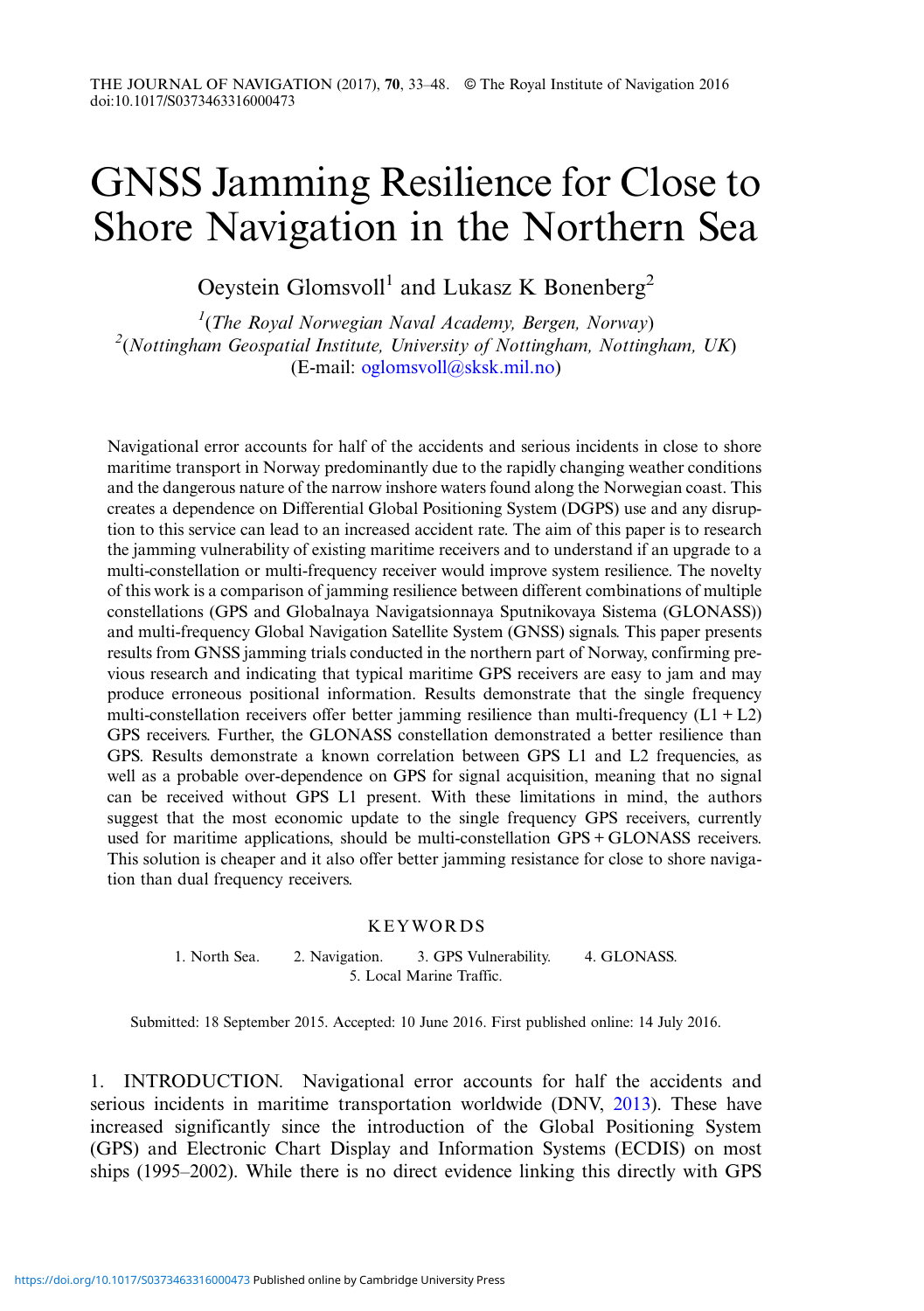and ECDIS, previous research (Boyes, [2013](#page-14-0); Grant et al., [2010](#page-14-0)) has suggested that navigators' over-reliance on GPS could be a cause.

Modern ships are highly automated, able to run with little human interaction with the ship's networked navigational and operational systems. Whilst they are extremely convenient, these features make them exceedingly vulnerable to cyber-attacks, including spoofing or the jamming of a ship's GPS system (CCICADA, [2015](#page-14-0)). The same document states that nowhere is the necessity of building greater resilience more apparent than in the large, modern ship.

Similar trends can be seen in Norwegian waters (Naevestad et al., [2014\)](#page-15-0). Statistics do not specify the cause of the accidents that occur, but it is generally assumed that the main factors are the increase in foreign vessel traffic, the rapidly changing weather conditions, the dangerous nature of the narrow inshore waters, and the over-dependence on GPS in those conditions, which can lead to a false feeling of security. Any foreign flagged vessels exceeding 70 metres, or 50 metres if carrying hazardous or polluting cargo, need compulsory pilotage to pass through inshore water fairways (fjords). The compulsory pilotage requirement can be met by either employing a pilot or a navigator holding a Pilot Exemption Certificate - a theoretical and practical examination which includes knowledge of the waters and visual and radar navigation (The Norwegian Coastal Administration, [2016](#page-15-0)). Even with this experience, navigation is difficult and pilots tend to rely on GPS.

To address GPS accuracy in the fjords, the Norwegian Coastal Administration has established a network of 12 Differential GPS (DGPS) stations along the Norwegian coast. Each DGPS station (de facto reference station) calculates corrections using pseudorange measurements, which are then transmitted in the 283·5 kHz – 315 kHz frequency band, and can be received by vessels equipped with a DGPS radio receiver. The stated planar accuracy of the system, within the coverage area, is better than 10 metres (2 drms) and in reality an accuracy of 1–3 metres is expected (The Norwegian Coastal Administration, [2014\)](#page-15-0). Use of DGPS is therefore crucial for high accuracy navigation in the demanding and narrow Norwegian straits.

Volpe [\(2001\)](#page-15-0) raised awareness of GPS vulnerability to intentional and unintentional interference. Since then a number of studies have addressed this, using GNSS simulators (Borio et al., [2013](#page-14-0); Mitch et al., [2011](#page-15-0); Kuusniemi et al., [2012](#page-15-0)) or outdoor GPS jamming tests (in South Africa and Germany) (Niekerk and Combrinck, [2012;](#page-15-0) Bauernfeind et al., [2011](#page-14-0)). The findings from these studies indicate that the combination of highly sensitive GPS receivers and the low signal strength of spaceborne GPS makes this navigation technology very vulnerable to jamming. The General Lighthouse Authorities of the United Kingdom and Ireland have also run a number of jamming trials close to the English shore (Grant et al., [2010\)](#page-14-0). Apart from intentional jamming, DGPS signals can also be disrupted by interference from other radio transmitters (unintentional jamming) and are limited in fjord areas, where the signals must pass over high terrain.

Currently, typical marine grade receivers are differential GPS L1 receivers (Grant et al., [2010\)](#page-14-0), most of which were installed several years ago and which will eventually need to be upgraded. With the decreasing cost of modern hardware, these replacements are likely to be multi-constellation or even multi-frequency receivers. The aim of this paper is to research the jamming vulnerability of the existing maritime receivers and to suggest the best update option. This leads to the following research question: Do multi-constellation/multi-frequency GNSS receivers offer any additional jamming resilience over the current GPS L1 or GLONASS G1 receivers?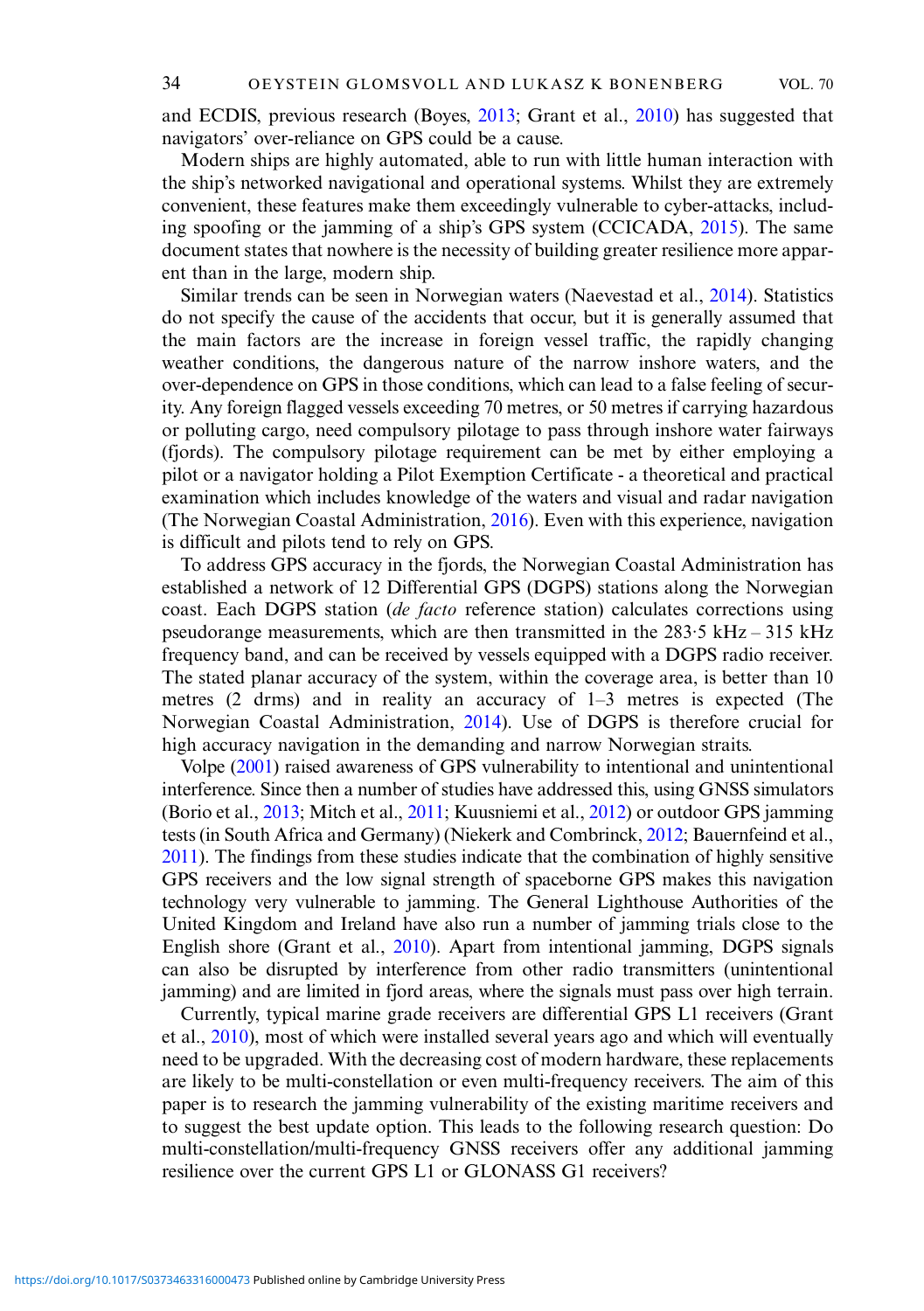This paper focuses on civilian traffic navigating close to the Norwegian shore, at the high northern latitudes, and using Norwegian Coastal Administration DGPS stations. To this end, dedicated jamming trials, addressing those conditions, have been conducted in the northern part of Norway, within the Polar Circle, identified as one of the more problematic areas.

The novelty of this work is a comparison of jamming resilience between different combinations of multi-constellation (American GPS and Russian GLONASS) and multi-frequency GNSS signals. Previous research has not addressed the usability of additional frequencies (L1, L2, G1, G2) or additional constellations for jamming resilience, especially at those latitudes.

This paper is organised as follows: Section 2 discusses the nature of radio frequency interference, Section 3 describes the trials conducted and shows a comparison of the modern GNSS receiver used in the trials with existing maritime receivers. Section 4 then discusses positioning accuracy and compares the jamming results between multiple frequencies (L1, L2, G1, G2) and constellations (American GPS and Russian GLONASS), Section 5 discusses how use of multiple frequencies and constellations can increase jamming resilience and finally Section 6 contains a summary and conclusions.

2. RADIO FREQUENCY INTERFERENCE ON THE GNSS SIGNAL (JAMMING). Generally, multi-constellation DGPS receivers increase position reliability not the accuracy. For this a standard approach is to use multiple frequencies and a carrier-based solution (such as Real Time Kinematic (RTK)). The latter is more expensive, due to front-end complexity and proprietary algorithms needed to decode the GPS L2 signal. Hence the current industry standard is an increase in constellations not frequencies.

A typical jammer operates very close to GPS L1 central frequency. [Figure 1](#page-3-0) shows the frequency allocations for GPS (L1 and L2) and GLONASS (G1 and G2). The comparison graph also shows the modernised GLONASS G3 and GPS L5 bands, as well as the one used by the Galileo constellation. The primary frequencies, G1 and L1, are situated close to each other and a single broadband jammer can interfere with both the GPS and GLONASS primary frequencies.

Radio Frequency Interference (RFI) caused by the jammer can be pulsed or continuous. Continuous RFI can be classified by its bandwidth and is usually differentiated into broadband or narrowband (Kaplan and Hegarty, [2006](#page-14-0)). This classification is relative to the GNSS band, and implies that a broadband RFI will have a bandwidth equal to, or greater than the GNSS band (2 MHz for the GPS Coarse/Acquisition (C/A)-code on L1) while the narrowband RFI will have a bandwidth narrower than GNSS.

Jones [\(2011](#page-14-0)) plotted theoretical values for different Continuous Wave (CW) broadband jammers, with power from 10 mW to 1 kW, which are shown in [Figure 2](#page-3-0). Jammer-to-Signal ratio (J/S), which is dependent on the spatial separation between receiver and interference, determines the amount of interference that receivers can handle and still be able to acquire or track the GNSS signal. Horizontal dashed lines show some typical receiver thresholds, indicating that a small 10 mW jammer is able to prevent acquisition of C/A code for distances less than 10 km.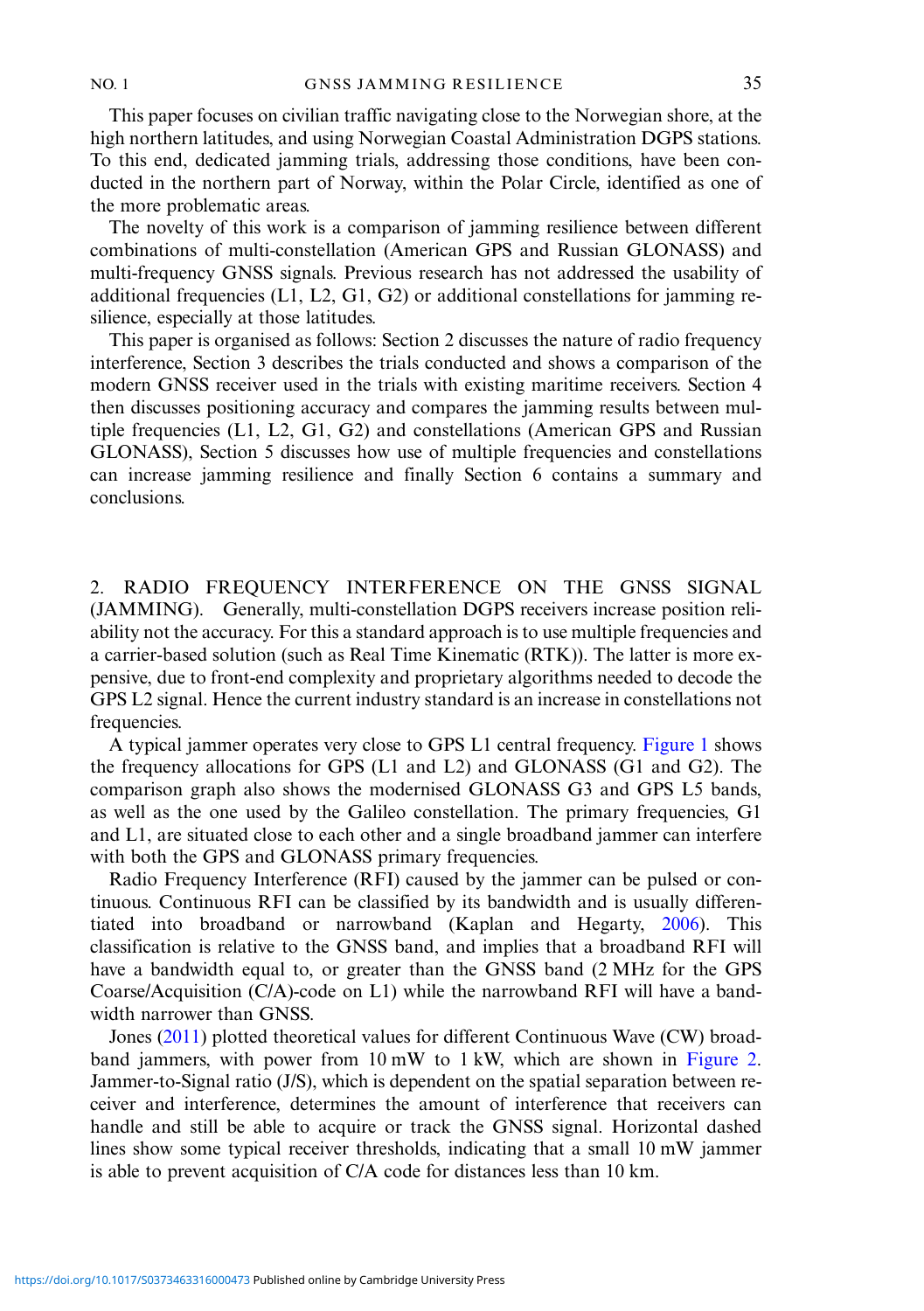<span id="page-3-0"></span>

Figure 1. GNSS Frequency allocation (Subirana et al., [2011\)](#page-15-0).



Figure 2. The effect of various jammers on GPS receivers (Jones, [2011](#page-14-0)).

Mitch et al. [\(2011](#page-15-0)) tested 18 of the current, commercially available, handheld civilian GNSS jammers with regards to signal properties. Most of the jammers in this research transmit signals with bandwidths exceeding the 2 MHz civilian GPS C/A signals, and some of them have a bandwidth exceeding the 20 MHz P(Y) signal. The majority of the jamming signals were generated by frequency modulation of a CW signal with some sort of swept tone method to generate broadband interference and most of the jammers used linear chirp signals. [Figure 3](#page-4-0) shows the results of the analysis of a typical low powered jammer.

Each sweep is for 9 microseconds and covers a range of about 14 MHz, which includes the civilian L1 band. The central frequency is the red horizontal line where the power was measured at 22 mW.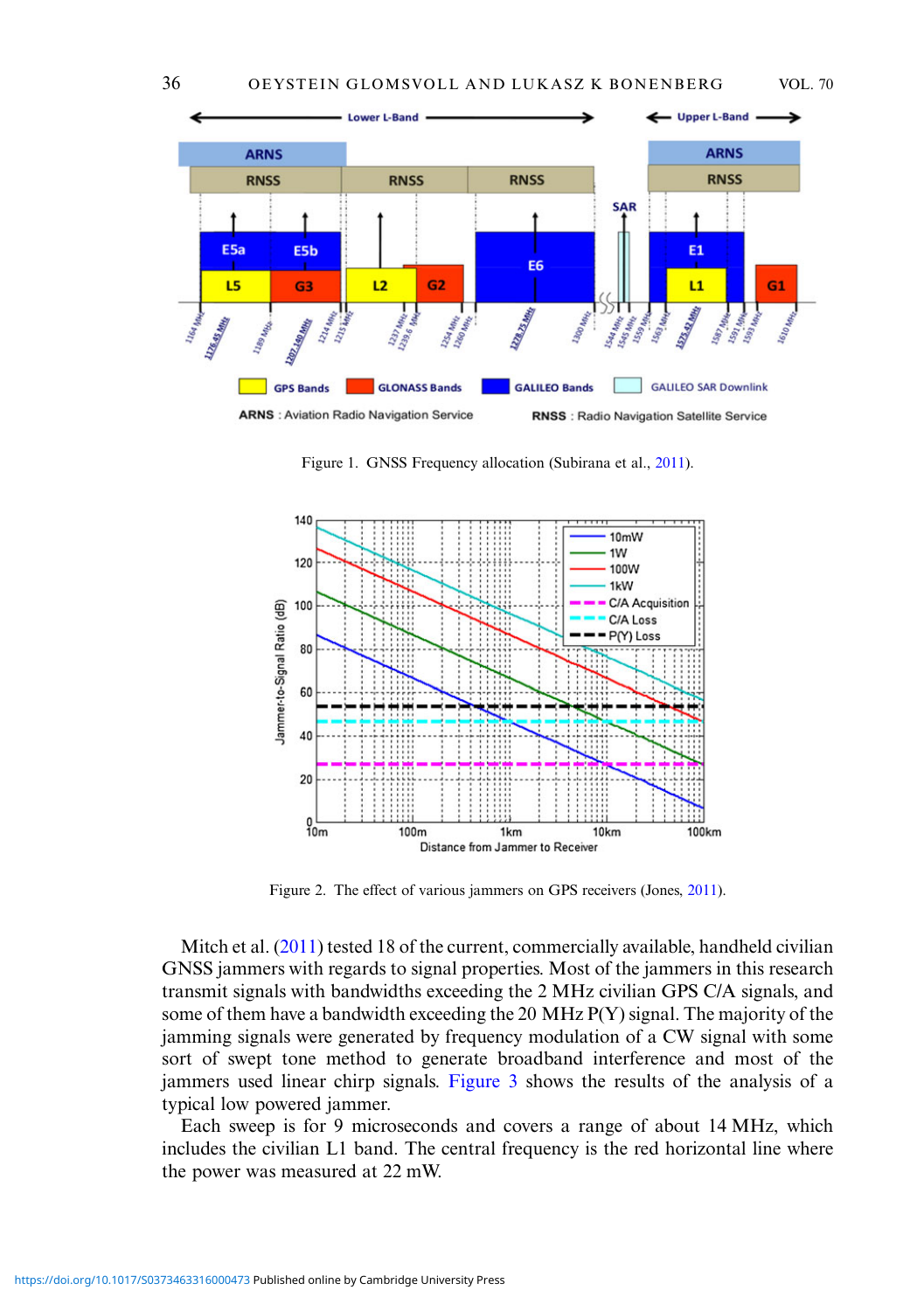<span id="page-4-0"></span>

Figure 3. Signal characteristics for a group 1 jammer (Mitch et al., [2011\)](#page-15-0).

Carrier-to-noise power density ratio Signal to Noise Ratio (SNR) (signal strength) is the fundamental parameter for defining signal quality at the receiver (Hofmann-Wellenhof, [2008](#page-14-0)). SNR is defined as the bandwidth-independent index number, relating the carrier power to noise per 1 Hz bandwidth, which is expressed in dB-Hz.

Bauernfeind et al. ([2011\)](#page-14-0) used the Galileo open-field Test Range in Germany to research the change in carrier-to noise  $(C/N_0)$  of the GNSS signal, while jammed by widely available low-cost GNSS jammers, transmitting a chirp signal with a bandwidth of 11·8 MHz in the L1 band. The effective jammer power was -40 dBW (0·1 mW).

[Figure 4](#page-5-0) shows the results from the multi-frequency Ipex software GNSS receiver, as the distance to the jammer changes. The blue line in [Figure 4](#page-5-0) shows the recorded SNR degradation versus the theoretical curve (the red line). The measured curves follow the theoretical curves as long as the front end is not saturated with received jammer power, as is noticeable above the noise floor.

These results suggest that a typical jammer operates very close to the GPS L1 central frequency, which will affect GLONASS G1, yet should not affect GPS L2 or GLONASS G2 frequencies.

3. TRIAL DESCRIPTION. As discussed in the introduction, the trial's aim was to simulate civilian vessels using the Norwegian Coastal Administration DGPS stations and to expose them to jamming while navigating the inshore Norwegian waters at the high northern latitudes. To conduct these trials, jamming permission was obtained from the Norwegian Communications Authority, on the condition that no other vessels were closer than 3 kilometres to the jamming site and that no fog, heavy snow or rain shower causing poor visibility was present.

To make a comparison between different constellation and frequency combinations possible, a survey grade Leica GS10 GNSS receiver had to be used to collect the data. This is a much more modern receiver than the maritime receivers currently used and a pre-trial comparison was organised to compare the performance of both types of receivers. On board a Furuno GP90 GPS receiver and a Leica GS10 GNSS receiver were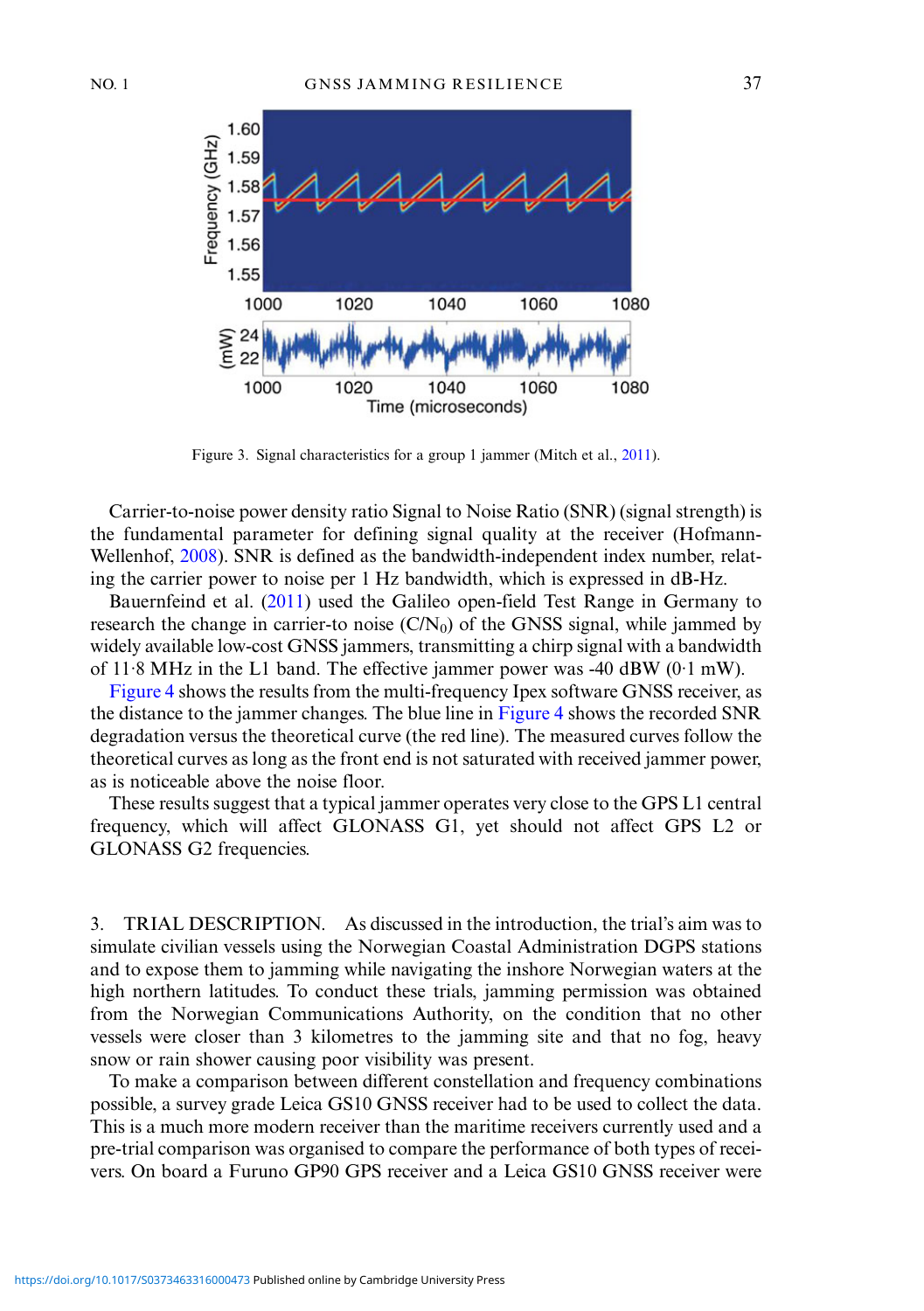<span id="page-5-0"></span>

Figure 4. SNR for Ipex SW Receiver and the theoretical curve (Bauernfeind et al., [2011\)](#page-14-0).

connected to a maritime Furuno GPS only antenna using a GPS splitter - this way, both receivers used the GPS constellation only for positioning. An additional, modern, low cost GPS + GLONASS single frequency Garmin eTrex20 was used and placed close to the antenna. All three receivers were placed on board a static vessel with a jammer slowly approaching on a smaller boat. [Figure 5](#page-6-0) shows the trajectory of a naturally drifting vessel, as recorded by three receivers. The Furuno receiver, which is more visibly sensitive to jamming, started to provide significant misleading information when the jammer power was weak, which was at a distance of 1600 metres in this trial. Both the Leica and Garmin receivers maintained similar positional accuracy (at a level of a few metres) until the distance to the jammer was 800 metres. Here the behaviour differed, with the Leica stopping National Marine Electronics Association (NMEA) output and Garmin providing erroneous positions until 100 metres from the jammer. These results agree with those of Grant et al. ([2010\)](#page-14-0).

Results from this pre-trial demonstrate that maritime navigation receivers are more sensitive to jamming than Leica receivers. The fact that results obtained with the Leica GS10 receiver are likely to show a better performance (better resistance to jamming) than multi-constellation maritime receivers should be borne in mind as data is interpreted.

The actual trial was conducted with the Leica GS10 using the Leica GNSS AS10 antenna, which was placed on the shore with the jammer moving towards or away from the receiver on a small boat. The aim of the trial was to quantify the jamming effect, simulating a vessel's approach to a narrow inshore strait. The reverse of the setup (a moving jammer and static receiver) was used as a means of maintaining the repeatability of the experiment, as any vessel used would naturally drift away.

The jammer broadcasted interference centred at the L1 carrier frequency (1575·42 MHz) with a bandwidth of 60 MHz F0 and an average power of 0·33 mW. This affected both the GPS L1 and the GLONASS G1 frequencies. The jamming power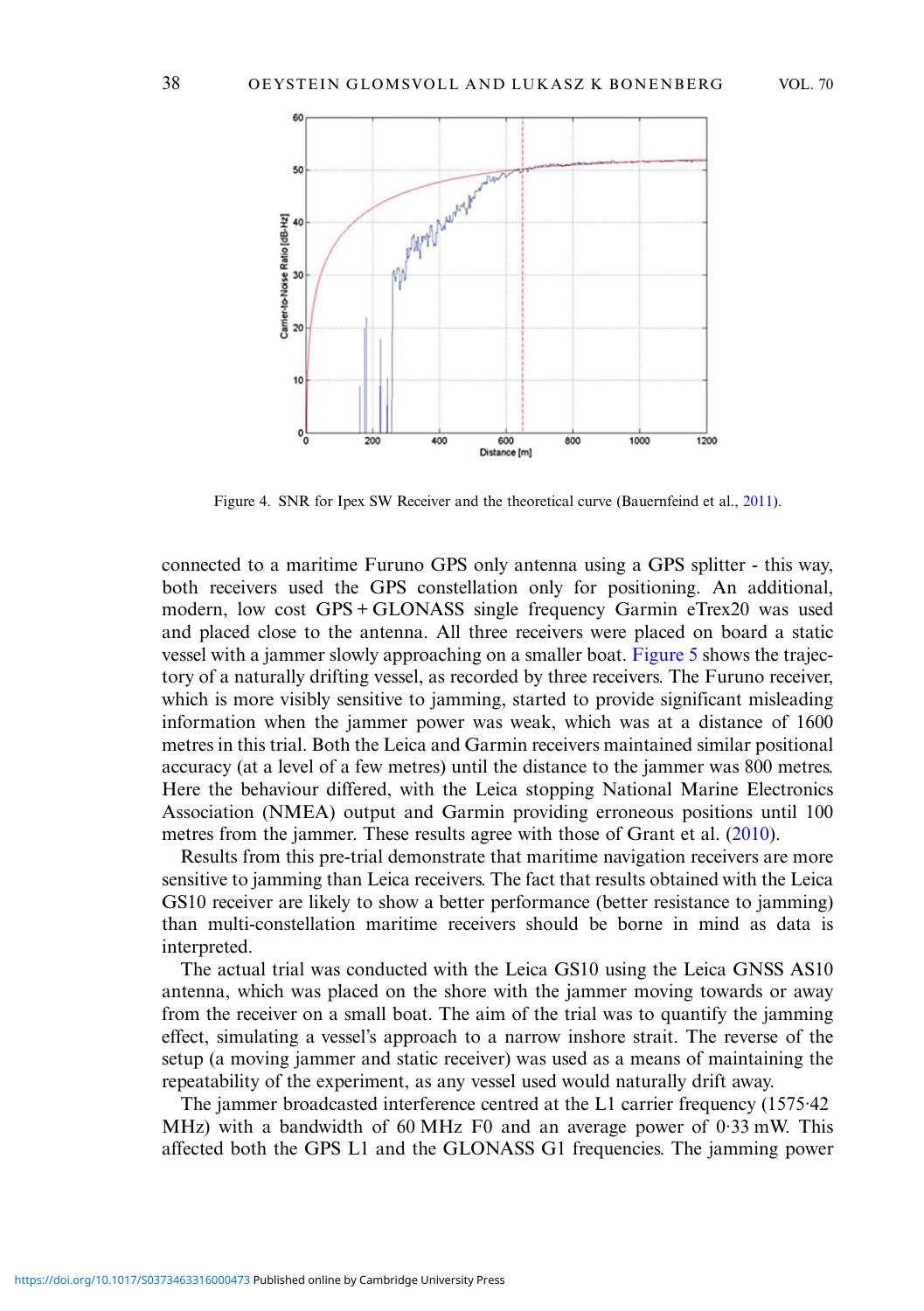<span id="page-6-0"></span>

Figure 5. Position plot provided by three receivers (time format mm:ss) (Glomsvoll, [2014](#page-14-0)).

was constant during the trial, and the interference strength was varied by the distance between the small boat and the shore ([Figure 6](#page-7-0)).

The jammer was turned on 2200 metres from the GNSS receiver and the boat approached the GNSS receiver with a constant speed of 7 m/s until the distance was 50 metres from the receiver. The boat remained static for about 20 seconds and then moved away, to a distance of 1300 metres from the receiver. Then, the jammer was turned off. This test was repeated three times. The observed distance at which a particular type of receiver loses tracking of GNSS signals cannot be generalised to other receivers, and therefore the results are only provided as a general reference.

[Figure 7](#page-7-0) shows the satellites'skyplot for the duration of the trials. The blue letter G denotes the GPS satellites and the red letter R denotes the GLONASS satellites. At high latitudes GLONASS offers better coverage than GPS constellations. The dark grey area to the east indicates the direction of the jammer.

Signal to Noise Ratio (SNR) has been suggested as a jamming indicator in Section 2. [Figure 8](#page-8-0) demonstrates this concept. The distance to the jammer is marked with a black line and the following satellites' SNR are compared: one high (G25) and four low elevation GPS satellites. Those are: G10 in the direction of the jammer (E), G14 in the opposite direction (W) and with G20 and G23 to the north. The first trial went from A to D, the second from E to F, the third from G to H and the last trial started at I. The jammer was turned off between each trial (as indicated by gaps in the black line). It is possible to notice a similarity with [Figure 4.](#page-5-0)

As the jammer was turned on (A) at a distance of 2200 metres from the receiver, we can see a clear dip in the SNR values from all satellites. Larger fluctuations in the SNR appeared at a distance of 1300 metres (point B), and SNR started to drop (point C),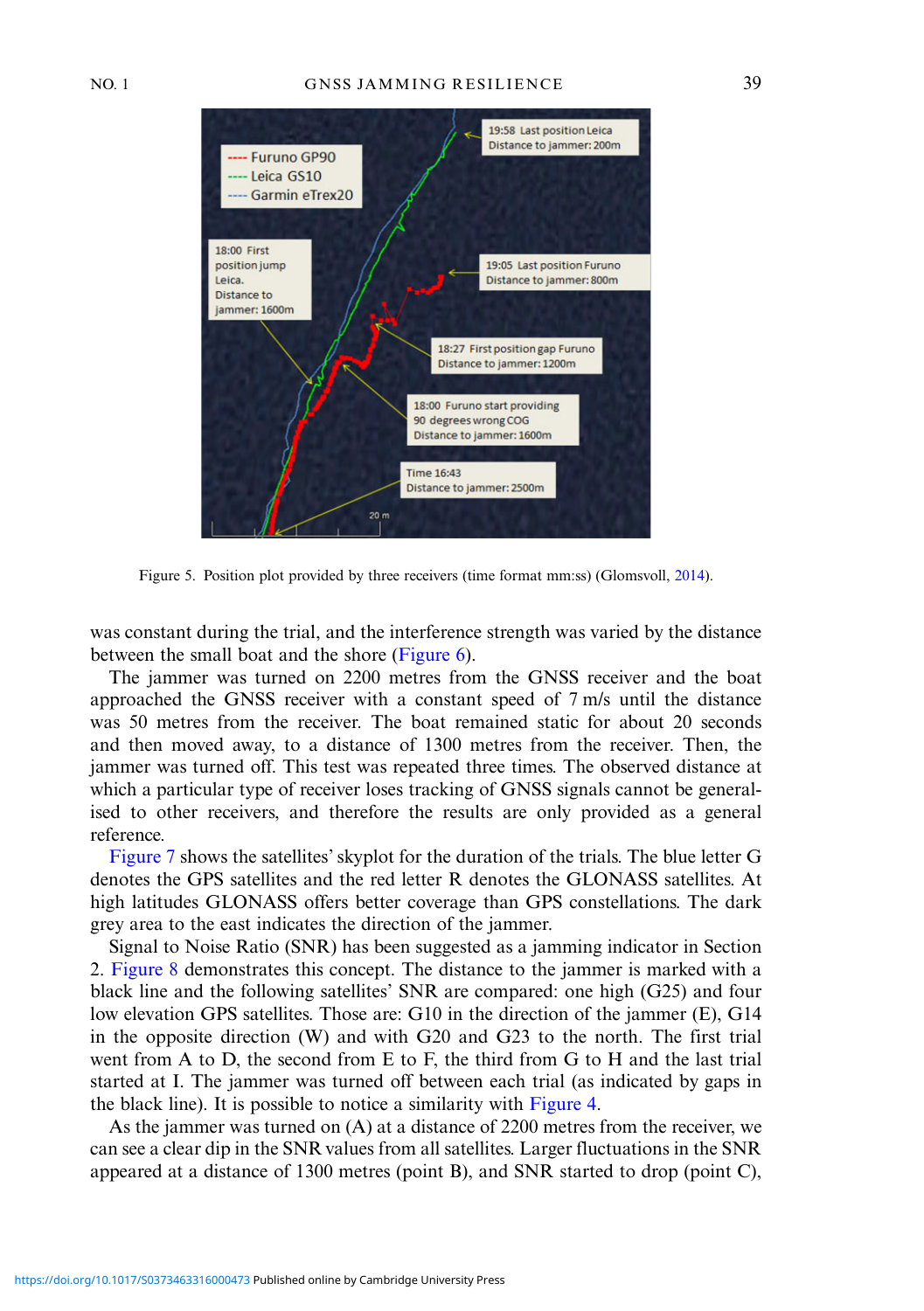<span id="page-7-0"></span>

Figure 6. Photo taken from the position of the receivers.



Figure 7. Skyplot GPS and GLONASS satellites.

with low lying satellites losing signal first. Further, the low satellites re-acquired the signal more quickly, irrespective of the direction to the jammer. The jammer was turned off at a distance of 1300 metres (point D). During the second (E-F) and third (G-H) trial patterns are not visible as G14 rose above 20° and both G10 and G23 are no longer tracked (elevation below 10°). The high elevation G25 now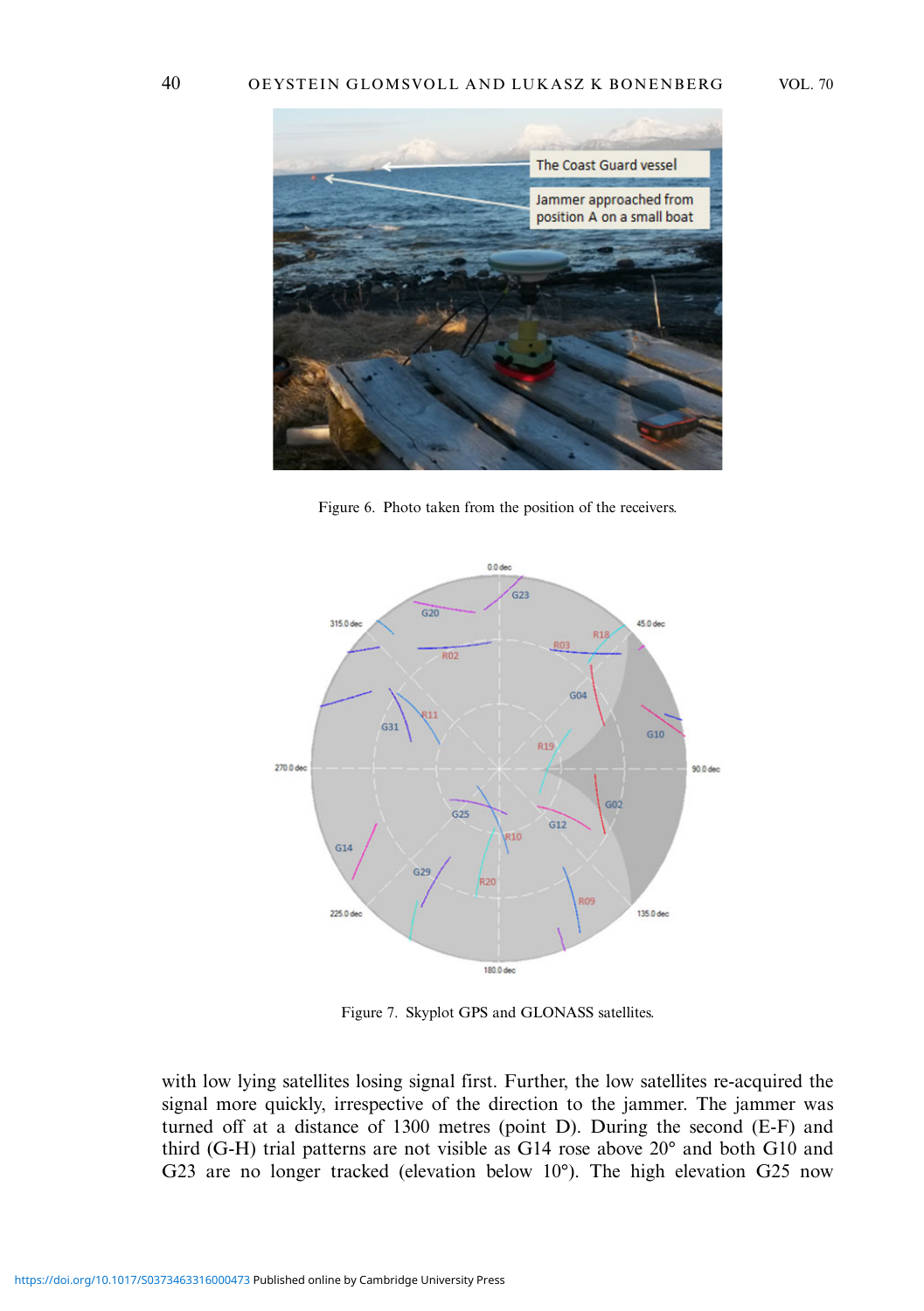<span id="page-8-0"></span>

Figure 8. Comparison of SNR for high (G25) and low elevation GPS satellites.

maintains signal for longer and re-acquires it quicker than any other satellite. This might suggest that, in a jamming environment, a noisy signal coming from a low elevation satellite (A-E), is easier to re-acquire than strong signal from high elevation satellite.

[Figure 9](#page-9-0) shows a similar comparison for the GPS satellite G25 and the GLONASS satellite R10. These are the satellites with the highest elevation  $(65 - 72^{\circ})$  throughout the test and were close to each other in a southern direction as shown in [Figure 7](#page-7-0).

Both satellites had similar initial SNR values, around 50, with visible fluctuations in SNRwhen the jammer was turned on. G25 SNR started to drop earlier than R10, with G25 acquisition lost at 31 SNR while R10 acquisition was at 28 SNR (when jammer reached 50 metres). Reacquisition for R19 occurred earlier as well. The pattern was repeated for each of the trials.

[Figure 10](#page-9-0) compares the SNR values of two low elevation (30°) satellites (G04 and R02). Apart from lower starting SNR, the pattern remains the same as [Figure 11,](#page-9-0) indicating that identified behaviour is not a function of satellite elevation.

Throughout the jamming test, GLONASS G1 performed better than GPS L1, both in terms of SNR values and in terms of the later loss of acquisition and earlier reacquisition of the GLONASS satellites. This resilience is most likely due to the GLONASS code being half the length of the GPS one (the narrower front-end passband) and the use of slightly different frequencies by each GLONASS satellite (Vladislav et al., [2013\)](#page-15-0).

The test also showed that during the acquisition phase, the receiver was more susceptible to interference than in the tracking phase, i.e. there is 5–10 dBm difference in the SNR at which the signal is lost and at which the signal is recovered (see [Figures 10](#page-9-0)–[12\)](#page-10-0). This applies to both the GPS and GLONASS signals, and it is mainly because the bandwidths of the tracking loops have to be higher during acqui-sition, as the Doppler shift is not known precisely enough (Bauernfeind et al., [2011\)](#page-14-0). When the receiver is in the tracking phase, the code and the carrier tracking loops are already locked on to the signals. Such conditions make jamming harder, since greater power is required to unlock these loops.

4. MULTI-FREQUENCY AND MULTI-CONSTELLATION POSITIONING ACCURACY. Currently, the majority of maritime receivers are differential GPS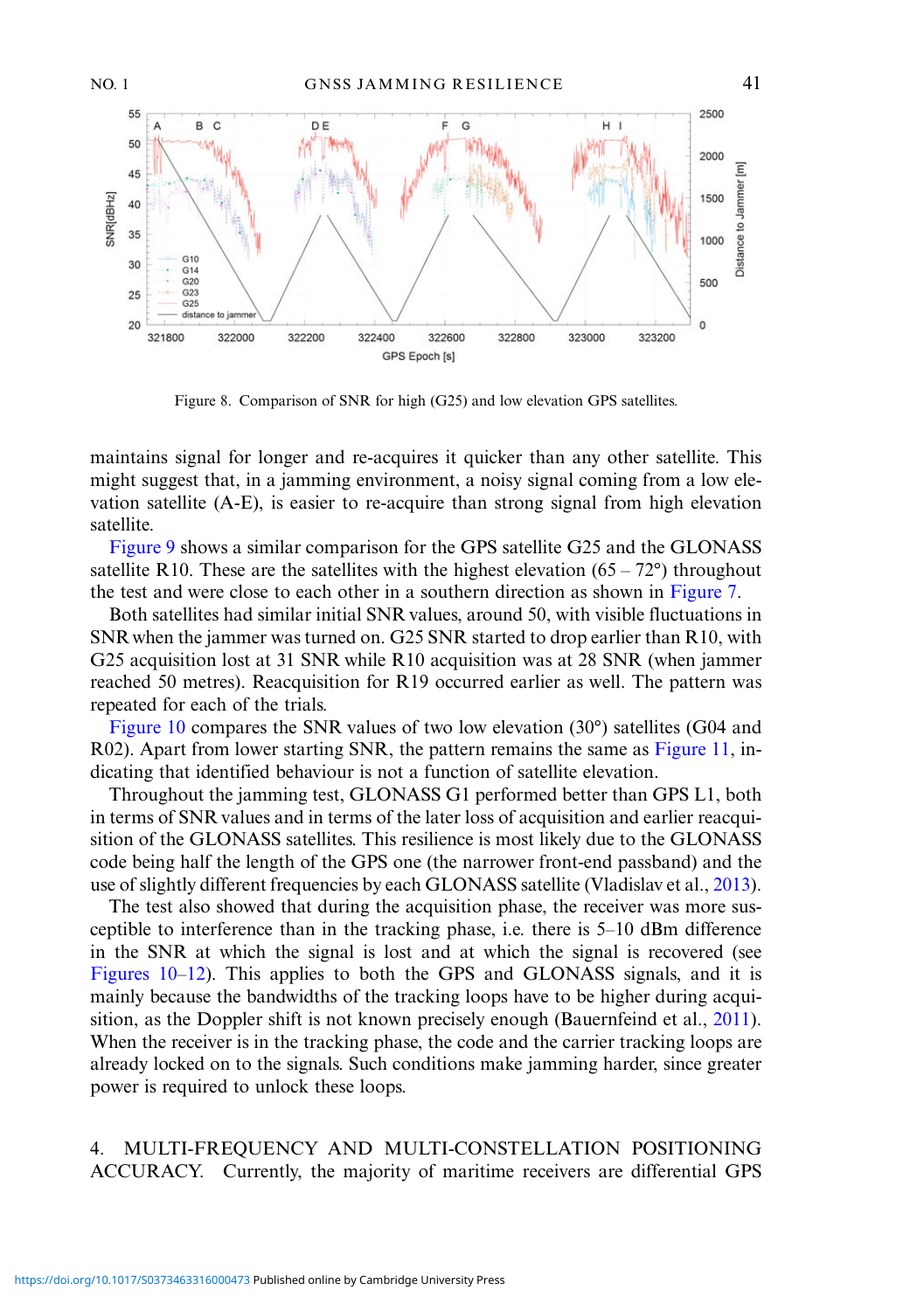<span id="page-9-0"></span>

Figure 9. SNR for G25 and R10 (high elevation satellites).



Figure 10. SNR for G04 and R02 (low elevation satellites).



Figure 11. Planar accuracy for currently used single frequency DGPS solutions.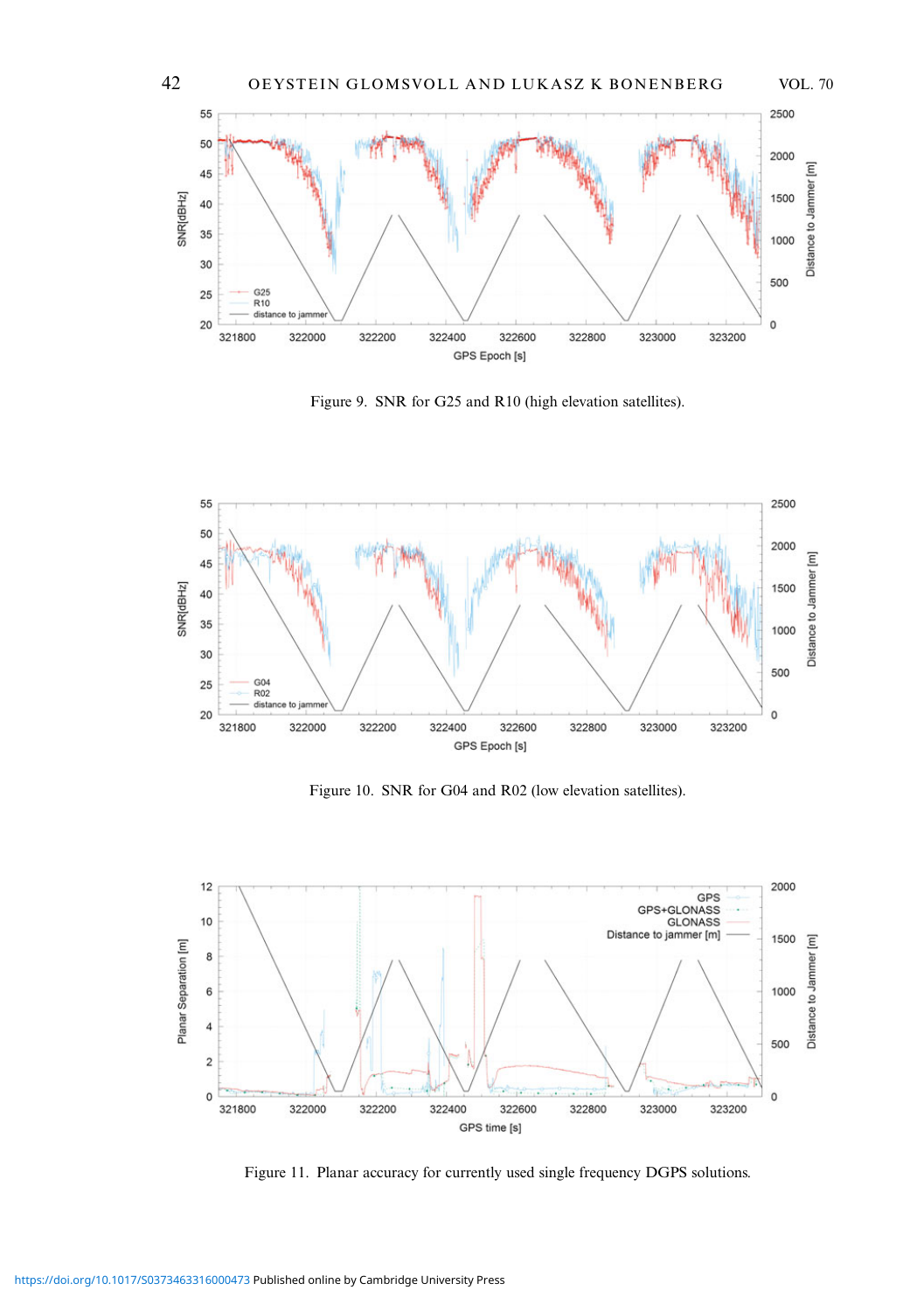<span id="page-10-0"></span>

Figure 12. Planar accuracy for DGPS dual frequency solutions.

using L1 frequency. A number of offshore vessels, including support vessels to oil installations, drillships and rigs, needing increased positional accuracy and confidence will utilise differential GPS L1 and GLONASS G1 receivers. All vessels are expected to use Norwegian Coastal Administration differential GPS stations, which currently transmit GPS corrections only. For a full picture we will also demonstrate the GLONASS and GPS + GLONASS DGPS solutions.

[Figure 11](#page-9-0) demonstrates the jamming effect for the L1 DGPS position used by the vessels. Blue indicates the differential GPS L1 position, red, the differential GLONASS G1 position and green, the combined position. Planar separation is calculated as the difference within the position reported by the static rover, with the mean of the position calculated using the first 15 minutes of non-jammed data.

In the case of GPS, the jamming effect agreed with that found in the pre-trials discussed in previous sections ([Figure 5](#page-6-0)), as well as with the SNR analysis. Interestingly, while the GLONASS G1 signal was available for longer, its accuracy was worse than GPS in the first and second jammer approach (32100-322900 GPS second).

The combined GPS + GLONASS solution outperformed both of the previously described solutions, apart from a single instance (at 322150 s). No single frequency solution is available if SNR falls below the 30dBm threshold (translating to approximately 50 metres distance from the jammer). Both constellations show periods of complete loss of lock when the jammer was within 50 metres from the receiver.

A comparison with a dual frequency differential solution (Figure 12) shows that only the GLONASS accuracy has improved. The GPS results only improve at around 322040 and 323400 s. A combined GPS + GLONASS solution benefits from the improved GLONASS position. Note that according to the following results in Section 3, the maritime receiver is likely to show results inferior to those presented.

[Figure 13](#page-11-0) shows the Horizontal Dilution Of the Precision (HDOP) values for the trial duration. These are only related to the geometry and the number of visible satellites. The SNR values (shown in Figure  $8-10$  $8-10$ ) are based on the correlator performance and can be a good proxy for the relative pseudorange accuracy. While pseudorange accuracy is likely to decrease with jamming, the main reason for positional outage is a rapid loss of satellite signals. Results also demonstrate that the GLONASS satellite signal is more resilient and provides better geometry.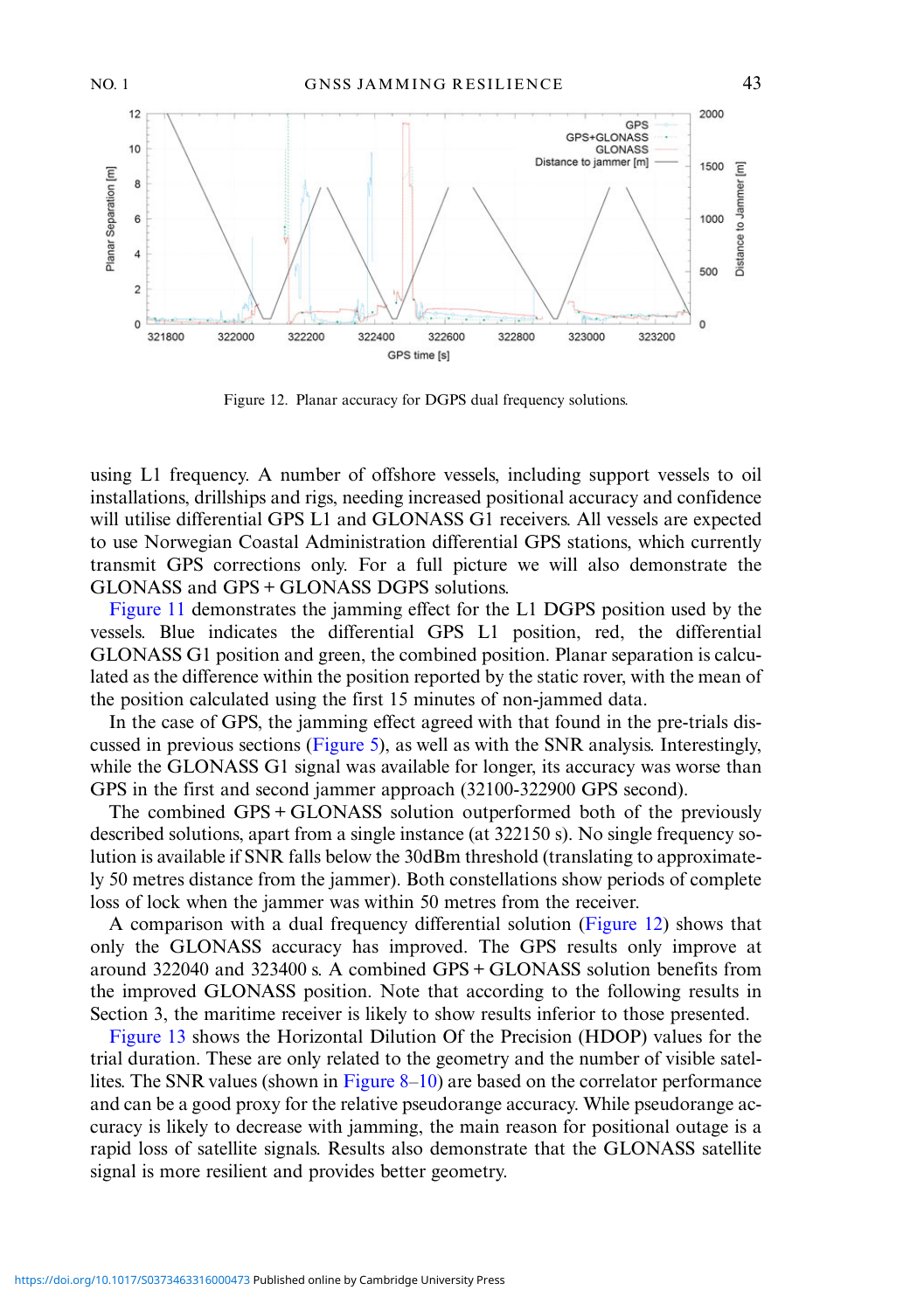<span id="page-11-0"></span>

Figure 13. HDOP values for the duration of the trial.



Figure 14. L1 and L2 SNR for all visible GPS satellites.



Figure 15. G1 and G2 SNR for GLONASS satellites.

<https://doi.org/10.1017/S0373463316000473>Published online by Cambridge University Press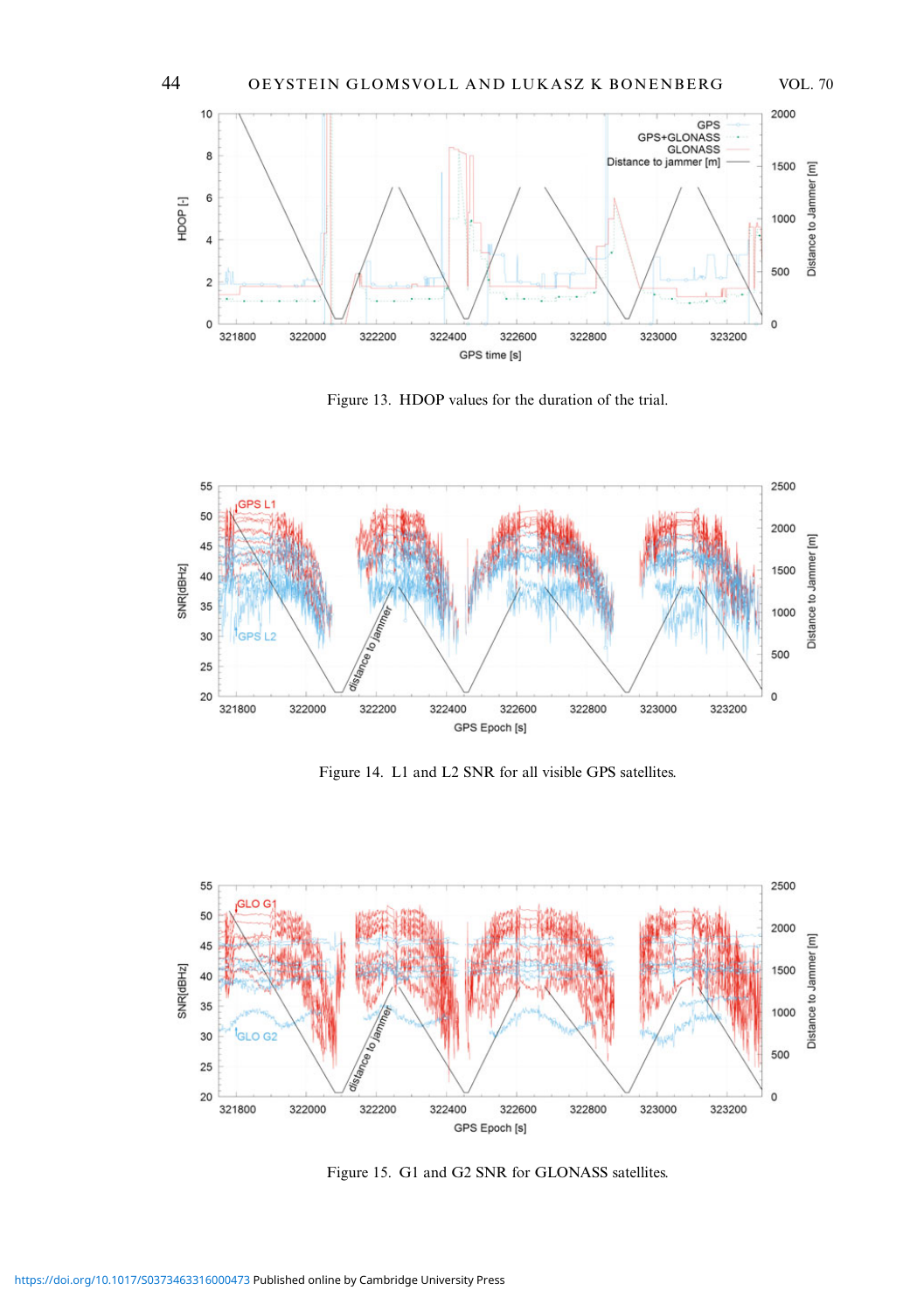

Figure 16. Correlation between L1 and L2 for selected satellites.

5. JAMMER EFFECT ON MULTIPLE FREQUENCIES. While the frequency of the jammer used in the trial overlaps only GPS L1 and GLONASS G1 frequencies (as shown in [Figure 1](#page-3-0)), the dual frequency results in [Figure 12](#page-10-0) suggest that GPS L2 frequencies are affected by jamming as well. Currently, GPS uses a military only P(Y) code on L2, which is unavailable to civilian users. In order to decode it, a squaring of L1 and L2 signals is used, which leads to 6 dB loss and L2 acquisition dependent on L1 acquisition (Vladislav et al., [2013\)](#page-15-0).

This can be observed in [Figure 14](#page-11-0) where all of the L1 and L2 SNR patterns look very similar and the loss of lock and reacquisition occurs at the same time, despite the GPS L2 band being 300 MHz lower than the frequency band of the jammer.

In the case of GLONASS, both the G1 and G2 codes are known and can be decoded separately, as indicated by different patterns between G1 and G2 SNR [\(Figure 15](#page-11-0)). The wavy pattern on the G2 frequency belongs to the lowest GLONASS satellite (R09, elevation 24 to  $10^{\circ}$ ).

This can be further demonstrated by plotting the correlation between the two frequencies of GPS and GLONASS. To make sure that we only visualised the jamming effect, we limited our analysis to satellites with an elevation above 20°. Figure 16 shows the correlation, with the black line indicating a perfect 1:1 correlation. The blue line visualises the linear fit of each satellite's data.

These results show the difference between GPS and GLONASS, with a visibly stronger correlation between the GPS frequencies. The GLONASS results demonstrate big separations between G1 and G2, indicating a sudden drop of SNR when close to the jammer.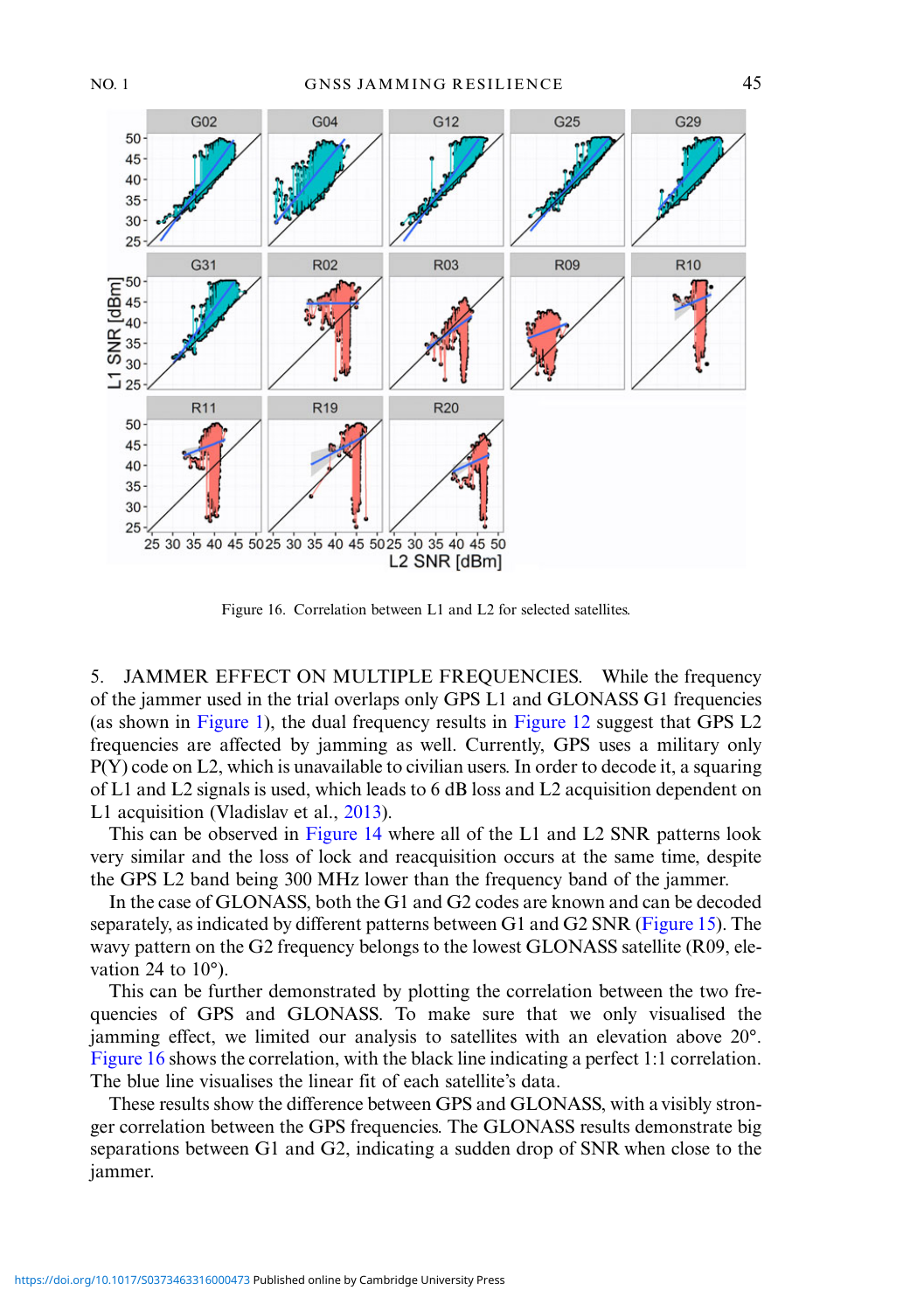

Figure 17. Comparison between L1, L2 and L5 SNR for GPS SV 25.

Currently, the GPS constellation is undergoing modernisation, which includes an additional frequency (L5) and a civilian (open) code on the L2 frequency. Only a limited number of satellites offer this signal now (block IIR-M or younger) and one of them (PRN 25) was visible during the trial. Figure 17 shows the SNR from all frequencies (L1, L2, L5), demonstrating the difference between the L2 and L5 SNR patterns, in all but the duration of the signal gaps. As discussed in Section 5, GLONASS demonstrated later loss of acquisition and an earlier reacquisition.

These results suggest that a multi-frequency GNSS receiver offers additional protection against jamming, as long as its front end is not saturated. Ongoing upgrade to GPS (L2C and L5) is likely to produce improvement here as well.

6. SUMMARY AND CONCLUSION. Differential GPS (DGPS) is critical for close to shore navigation in the northern North Sea. This paper has demonstrated that the maritime GPS receivers currently in use are affected even by low power jammers, widely available on the market. Results have shown a detectable jamming effect when 1600 metres away from a jammer and a visible effect on positional accuracy 500–1000 metres away. Observed outages of up to 10 metres [\(Figures 5](#page-6-0), [11](#page-9-0) and [12\)](#page-10-0) are very hazardous, considering the narrow nature of the Norwegian straits, which are frequently affected by weather and poor visibility. The modern receiver tested demonstrated stronger resilience, with position reported erroneously (on the few metres level) only briefly before losing the position very close to the jammer (50–100 metres). As the trial was limited to only two receivers, it is not possible to generalise these values, and they should only be considered as an approximation. More in-depth testing is required to better understand these results.

Throughout the experiment, the GLONASS G1 frequency remained more resistant to jamming than GPS L1, though it was more affected by intermittent jamming. This could be due to the narrower front-end pass band of the GLONASS receiver (Vladislav et al., [2013\)](#page-15-0). A combination of both systems demonstrated better positional accuracy and jamming resilience. This has been traced back, not only to the increased number of satellites used, but also to the higher elevation and better coverage of the GLONASS satellites [\(Figure 13](#page-11-0)). Combining both systems is definitely advantageous.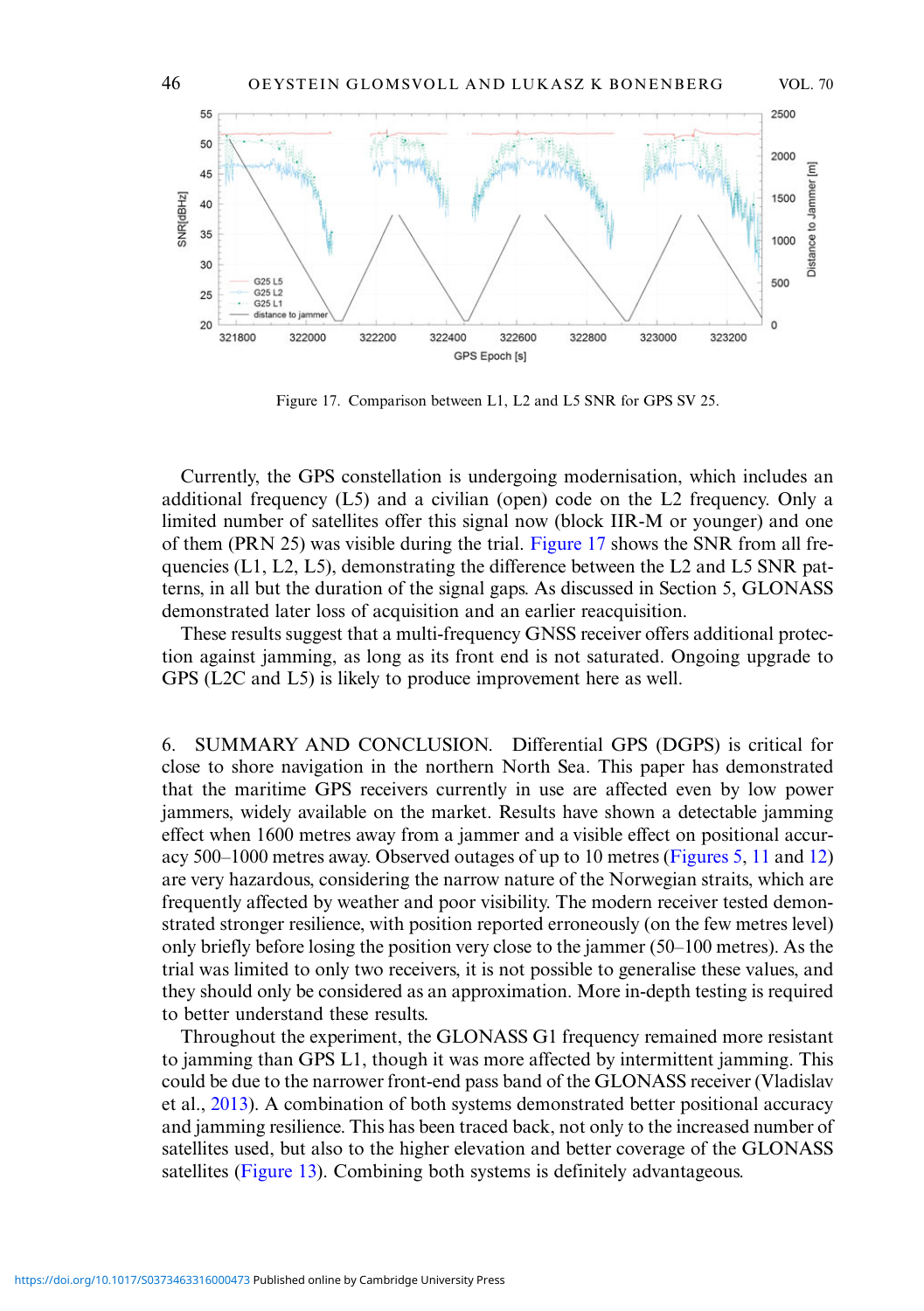<span id="page-14-0"></span>The use of dual frequencies showed a very small increase in GPS accuracy while GLONASS visibly benefited. This has been traced to a correlation between the GPS L1 and L2 frequencies. In all cases, the loss of all signals was correlated with loss of the last GPS satellite. This is different from the front end saturation observed by Bauernfeind et al. (2011) as no sudden drop in SNR was present for the GLONASS G2 and GPS L5 frequencies. This might indicate the receiver's hardware overdependence on the GPS signal, but further tests are required for proof of this.

Based on these results, in the case of the updating of maritime receivers, the authors suggest considering an upgrade to a GPS + GLONASS receiver instead of a dual frequency GPS receiver. Should further upgrade be possible, it is worth considering a dual frequency GLONASS update over a GPS one. In this instance it is also possible to detect jamming by comparing G1 and G2 SNR.

The GPS constellation is currently undergoing modernisation, which includes an additional civilian frequency (L5) and an open L2C code on an L2 frequency. Currently, only a limited number of satellites offer these signals (block IIR-M or younger). Data observed during this experiment suggests that use of this modernised signal will offer advantages similar to multi-frequency GLONASS. Further tests are suggested.

## ACKNOWLEDGEMENT

The Authors wish to thank the Norwegian Coast Guard for their assistance in conducting of the research. The research was sponsored by The Royal Norwegian Naval Academy. The authors would like to thank Dr Jihye Park, as well as reviewers, for their invaluable comments.

## **REFERENCES**

- Bauernfeind, R., Kraus, T, Dötterböck, D., and Eisfeller, B. (2011). Car Jammers: Interference Analysis. GPS World, October 2011, 28–35.
- Boyes, H.A. (2013). Maritime Cyber Security Securing the Digital Seaways, Resilience, Security & Risk in Transport, Sector Publications, 56–63.
- Borio, D., O'Driscoll, C. and Fortuny, J. (2013). Jammer impact on Galileo and GPS receivers. International Conference on Localization and GNSS (ICL-GNSS), 25–27 June 2013, 1–6.
- CCICADA (Command, Control, and Interoperability Center for Advanced Data Analysis) (2015). Cyber Attacks on Ports and Ships Could be Catastrophic, Symposium Speakers Say. [online] available: [www.](http://www.ccicada.org/2015/03/10/cyber-attacks-on-ports-and-ships-could-be-catastrophic-symposium-speakers-say/) [ccicada.org/2015/03/10/cyber-attacks-on-ports-and-ships-could-be-catastrophic-symposium-speakers-say/](http://www.ccicada.org/2015/03/10/cyber-attacks-on-ports-and-ships-could-be-catastrophic-symposium-speakers-say/) [20.06.2015]
- DNV (2013). DNV-GL merger: increased safety focus. Nor-Shipping press conference, 2013·06·03, [online] available: [www.dnv.com/binaries/DNV%20presentation%20%202013%2006%2003\\_tcm4-552517\\_tcm4-](http://www.dnv.com/binaries/DNV%20presentation%20%202013%2006%2003_tcm4-552517_tcm4-552517.pdf) [552517.pdf](http://www.dnv.com/binaries/DNV%20presentation%20%202013%2006%2003_tcm4-552517_tcm4-552517.pdf) [retrieved 20.06.2015]

Glomsvoll, O. (2014). Jamming of GPS & GLONASS signals - a study of GPS performance in maritime environments under jamming conditions, and benefits of applying GLONASS in Northern areas under such conditions, Master Thesis, University of Nottingham.

- Grant, A., Williams, P. and Basker, S. (2010). GPS Jamming and its impact on maritime safety. Port Technology International, 46, 39–41.
- Hofmann-Wellenhof, B. (2008). GNSS—global navigation satellite systems: GPS, GLONASS, Galileo and more. Wien and New York: Springer.
- Jones, M. (2011): The Civilian Battlefield. Protecting GNSS Receivers from Interference and Jamming. InsideGNSS March/April 2011, 40–49.
- Kaplan, E. and Hegarty, C. (2006). Understanding GPS. Principles and applications. Norwood, MA: Artech House.